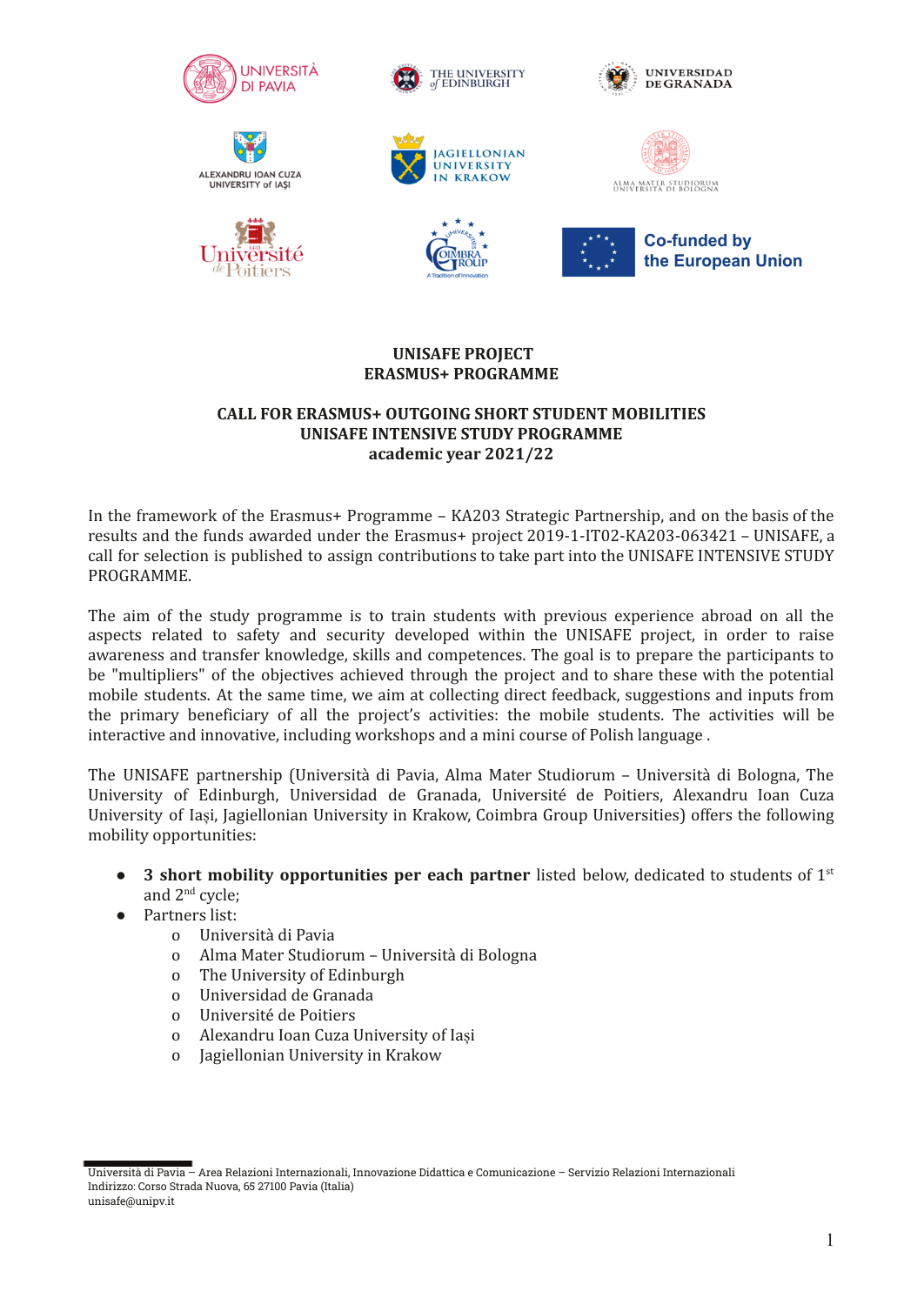# **1. ELIGIBILITY CRITERIA**

Applicants must fulfil the following compulsory criteria:

- To be duly enrolled in one of the partnership universities, at least until the  $31<sup>st</sup>$  of July 2022;
- To have carried out a mobility period abroad of at least 3 months, recognised by the home institution, within Europe or in an extra-EU country; in case the mobility activity took place while the applicant was a student at a different university, the Certificate of Attendance, or similar, must be provided later on upon direct request;
- To possess a proficiency in English language of at least a level of CEFR (Common European Framework of Reference for Languages). Students will be required to communicate and discuss fluently, take part in group activities and in general to treat any topic with ease.

### **2. DETAILS ABOUT THE MOBILITY**

The Unisafe Intensive study programme course will take place at Jagiellonian University in Krakow, Poland, from the  $11<sup>th</sup>$  to the  $15<sup>th</sup>$  of July 2022 (both included). The course will be considered completed and funded only if the participants will attend the full programme of the 5 training days.

Jagiellonian University, on behalf of the UniSafe Project partnership, will provide the students with a certificate of attendance including the total number of hours attended together with the topics treated. The above mentioned certificates will also be signed by the University of Pavia, UniSafe project coordinator.

### **3. MOBILITY GRANTS**

- The mobility grant includes Travel + Subsistence for 7 days; 5 (five) full days of training  $+2$ (two) days of travelling, immediately before and after the beginning and finishing date of the course;
- In detail, each student will receive a travel grant based on the distance from their home institution to the University of venue (Jagiellonian University of Krakow), calculated through the [EU distance calculator.](https://erasmus-plus.ec.europa.eu/resources-and-tools/distance-calculator) The sums below are intended to cover the entire cost of the trip (both ways)

| <b>Partners</b>                                                                                                                                                                | Distance range | <b>Travel Grant</b> |
|--------------------------------------------------------------------------------------------------------------------------------------------------------------------------------|----------------|---------------------|
| Università di Pavia,<br>Alma Mater Studiorum<br>Università di Bologna,<br>The University of Edinburgh,<br>Université de Poitiers,<br>Alexandru Ioan Cuza University<br>of Iasi | 100 - 1999 km  | $275 \,\epsilon$    |
| Universidad de Granada                                                                                                                                                         | 2000 - 2999 km | 360€                |

Università di Pavia – Area Relazioni Internazionali, Innovazione Didattica e Comunicazione – Servizio Relazioni Internazionali Indirizzo: Corso Strada Nuova, 65 27100 Pavia (Italia) unisafe@unipv.it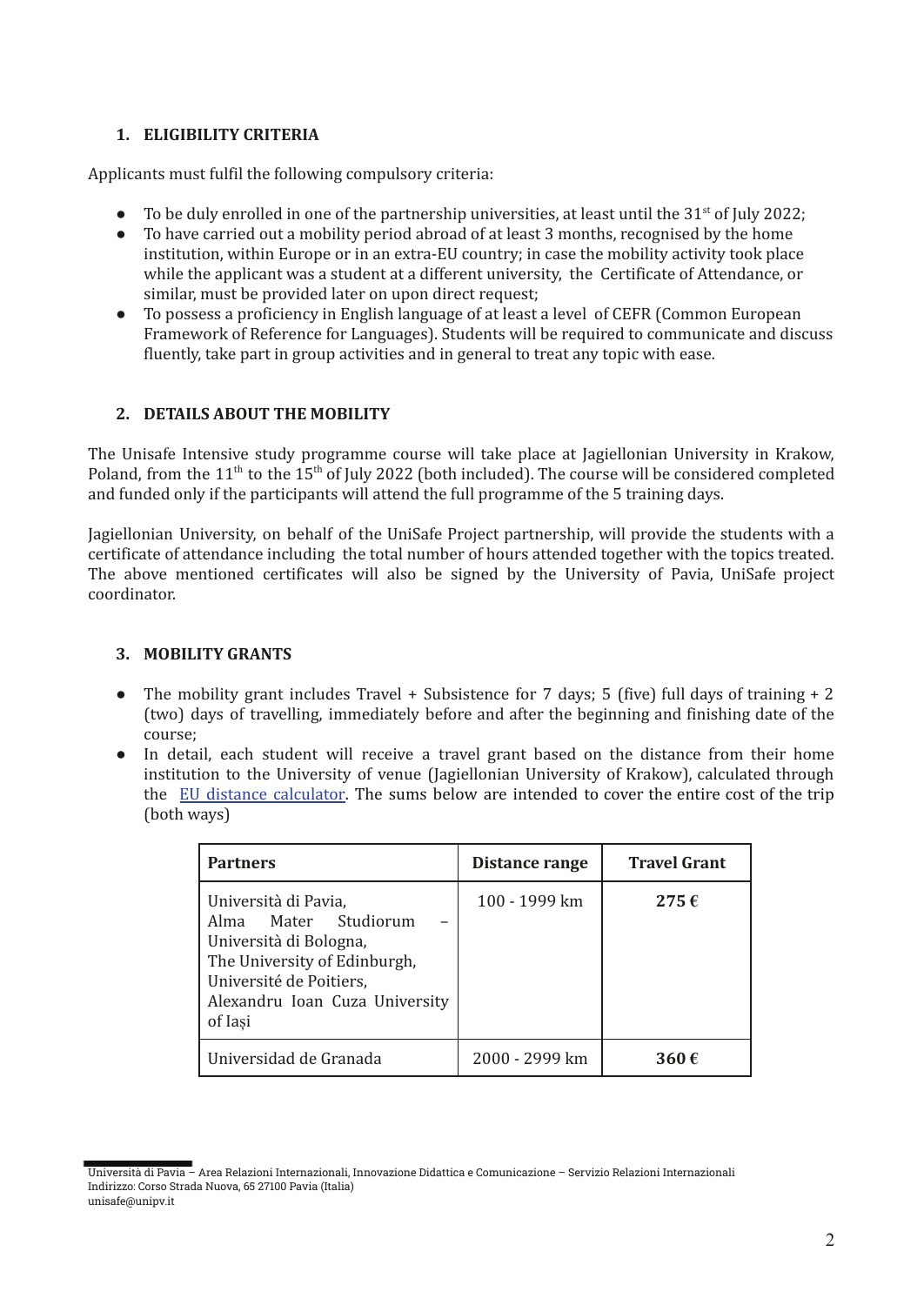- The subsistence sum is 58 $\epsilon$  per day per student, aiming at covering accommodation and meals costs.
- Mobility grants will be paid by the UniSafe Project coordinator, University of Pavia, **within 45 days after the end of the Unisafe Intensive study programme**, provided that the participant has attended the study programme school for its entire duration and they are able to provide travel documents (e.g. boarding passes);
- In accordance with the rules of Erasmus+ Strategic partnership, local students from the University of venue (Jagiellonian University in Krakow) are not entitled to receive the subsistence nor the travel grant;
- The participant has to pay in advance any costs related to the Intensive Study Programme activity. The participant is responsible for their accommodation, flights, meals, etc.
- The mobility grant is a fixed amount of money that cannot be incremented under any circumstances;
- Each home university shall provide its outgoing students with insurance covering accidents, civil liability and other guarantees in accordance with its internal procedures.

# **4. ONLINE APPLICATION AND DEADLINE**

The applicant is required to complete the online application form at the following link by the 13th of June at 12:00 CET - noon.

# **[Application Form](https://forms.office.com/Pages/ResponsePage.aspx?id=6yYO676_0keekOvSQm286_IqxvUkFddOrD8nhB0wo8VURVFYTE9XWkZHNEhXWk84UFRQR0kwTlIzUC4u)**

# Incomplete applications will not be taken into consideration

## **5. EVALUATION AND SELECTION**

The selection will be made by a joint Committee established within the partnership and designated by the Rector of the University of Pavia, which has the role of Project Coordinator.

The following criteria will be taken into consideration:

- a. The extent to which the answers provided within the application are clearly written, well-structured and coherent;
- b. A clear idea of how the applicant expects to implement and follow up with the knowledge acquired in the Unisafe Intensive study programme – how would their participation benefit their future goals;
- c. Motivation shown;

In case of equal evaluation between two candidates, the Evaluation Commission reserves the right to give priority to those applications which add to the diversity of the Unisafe Intensive study programme in terms of gender balance, year of study, and variety of mobility experience.

The Committee reserves the right to check the validity of declarations and supporting documents. False statements may lead to exclusion from the selection process and the award of the scholarship.

Each applicant will be notified about selection results and the grant in due time, via the email address provided in the application.

Università di Pavia – Area Relazioni Internazionali, Innovazione Didattica e Comunicazione – Servizio Relazioni Internazionali Indirizzo: Corso Strada Nuova, 65 27100 Pavia (Italia) unisafe@unipv.it